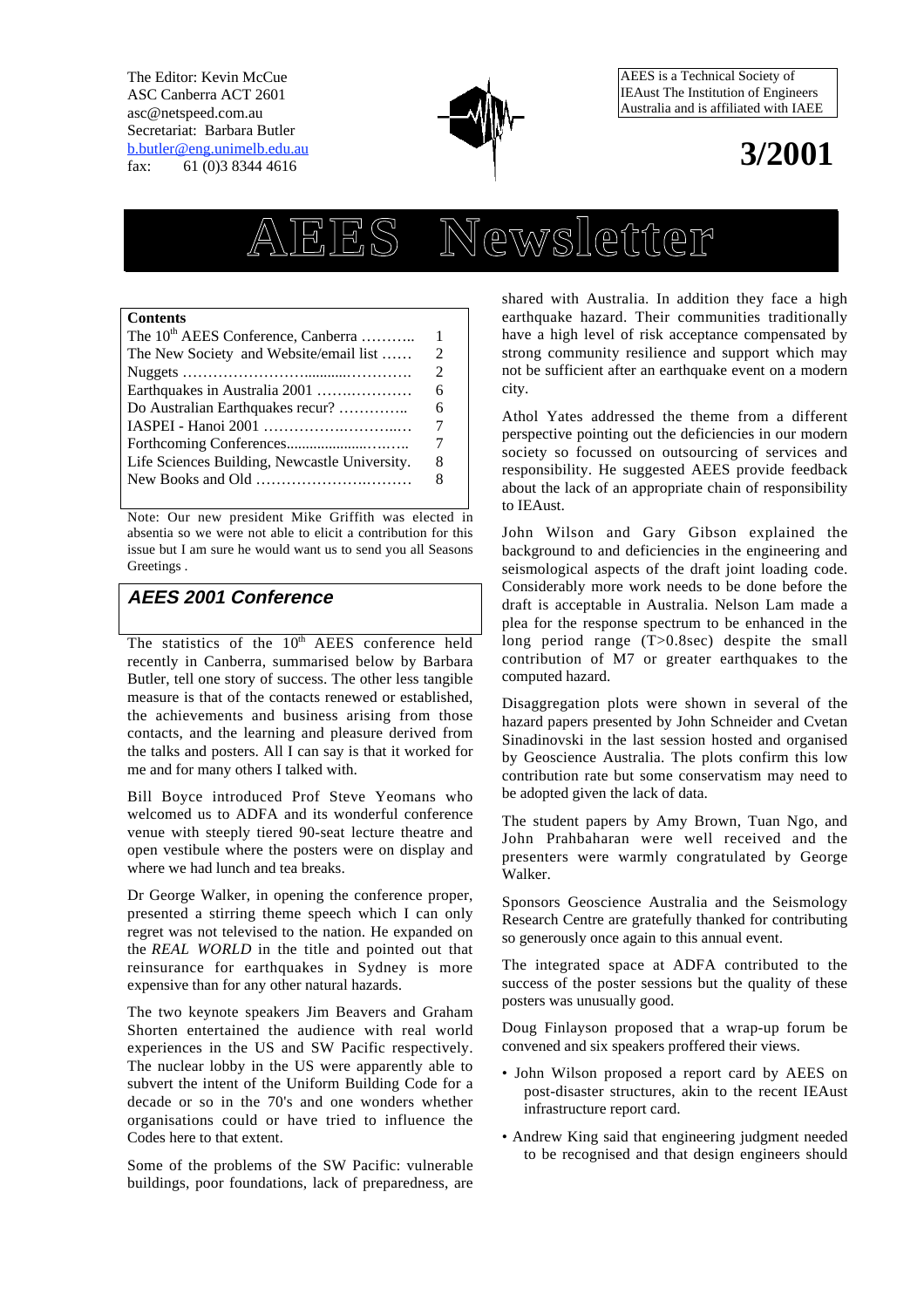take professional responsibility for defining the level of acceptable risk for their structures.

- Gary Gibson said that more work needed to be done urgently on the loading code spectrum and magnitude derivation in Australia.
- Bill Boyce reminded us not to forget the ordinary engineers at the coal face when writing codes.
- George Walker observed that AEES goals appear to be short term and we need to consider the longer term, 5 to 10 years.
- Athol Yates suggested that AEES bring issues of concern to IEAust, issues such as the apparent lack of compliance with the earthquake loading code.

**The Excursion** Dan Clark prepared a comprehensive set of field notes for the inspection of the Lake George Fault scarp near Canberra. These notes were largely based on the earlier work of BMR hydro-geologist Bob Abel who generously joined us for the outing and joined in the discussion.

The fault is significant; it was used as a design earthquake source zone for the Telstra Tower in Canberra. The question is: should it be considered an active fault (see photo later)?

The conclusion of the discussion was that further study was required, not only to determine the recency of movement but also whether it is or ever was a reverse fault, consistent with what is known of the current stress field.

We hope to see you all in Adelaide in 2002 for the next Conference hosted by the new executive headed up by Assoc Prof Mike Griffith.

## **Conference Statistics**

On Day One there were 53 attendees, with 58 on the 2<sup>nd</sup> day, out of a membership base of 245. The Official dinner at the Officers' Mess attracted 59, with a pleasing number of partners also attending this year. The excursion was also well attended, with 32 people participating in a great day. Not all invoices are in, but indications are that the Conference has done better than "break even".

Barbara

#### **The New Society**

**President** - Prof Mike Griffith (Adelaide University) **Secretary** - David Love (PIRSA)

**Treasurer** - Peter McBean (Wallbridge and Gilbert) The state representatives are:

| <b>NSW</b> | Michael Neville   |
|------------|-------------------|
| Old        | Gary Huftile      |
| Vic        | John Wilson       |
| <b>Tas</b> | Vagn Jensen       |
| ACT        | Gerhard Horoschun |
| SА         | Jim Wilson        |
| WA         | Peter Gregson     |

IAEE National Delegate to 2004 is John Wilson (The University of Melbourne).

- The AEES Webmaster, Vaughan Wesson (SRC) was re-elected.
- Barbara Butler was thanked for her sterling efforts and continues to manage the Secretariat from The University of Melbourne.

#### **The Society website/email list**

#### Dear AEES Members,

The AEES web site is at www.aees.org.au. Any contribution from you on the following topics is most welcome

- details of interesting recent publications
- significant research projects in earthquake
- engineering (in Australia?)
- links to other relevant Web sites

Please send me your contributions/suggestions via email.

The AEES email list is operated by the Seismology Research Centre, Melbourne. If you would like to register please notify Vaughan Wesson vaughan@seis.com.au

Vaughan Wesson

## **NUGGETS - A Regular Feature By Charles Bubb**

The following articles appeared in the Sydney Morning Herald the week after our AEES Conference, what a timely conference theme! As we have said before, an earthquake will expose any hidden flaws in a building. so by not designing and building to the codes we are truly gambling with lives; ours and those of future generations. The articles have been abridged to fit the available space (Ed).

## **Shoddy building faces MPs' scrutiny**

*From Saturday's Herald*

#### **Gerard Ryle**

Towers of trouble: the full investigation

A parliamentary inquiry into building standards in NSW is now almost certain after the Liberal, Greens and Democrats parties backed the move yesterday.

Their push for an Upper House investigation early next year follows revelations in the *Herald* that up to onethird of new residential buildings may be faulty, that regulation appears to be failing, and that the HIH collapse has led to a surge in illegal work.

The Opposition spokesman on fair trading, Mike Gallagher, said "I am inundated by complaints by builders and from consumers," he said. "I have got builders who tell me that they are being forced to work illegally trying to get around the problems with insurance.

The Upper House Democrat, Dr Arthur Chesterfield-Evans, said "We need a regulation system that excludes builders who have bad records and a rectification system that actually works ... the regulation system at the moment is mickey mouse," he said.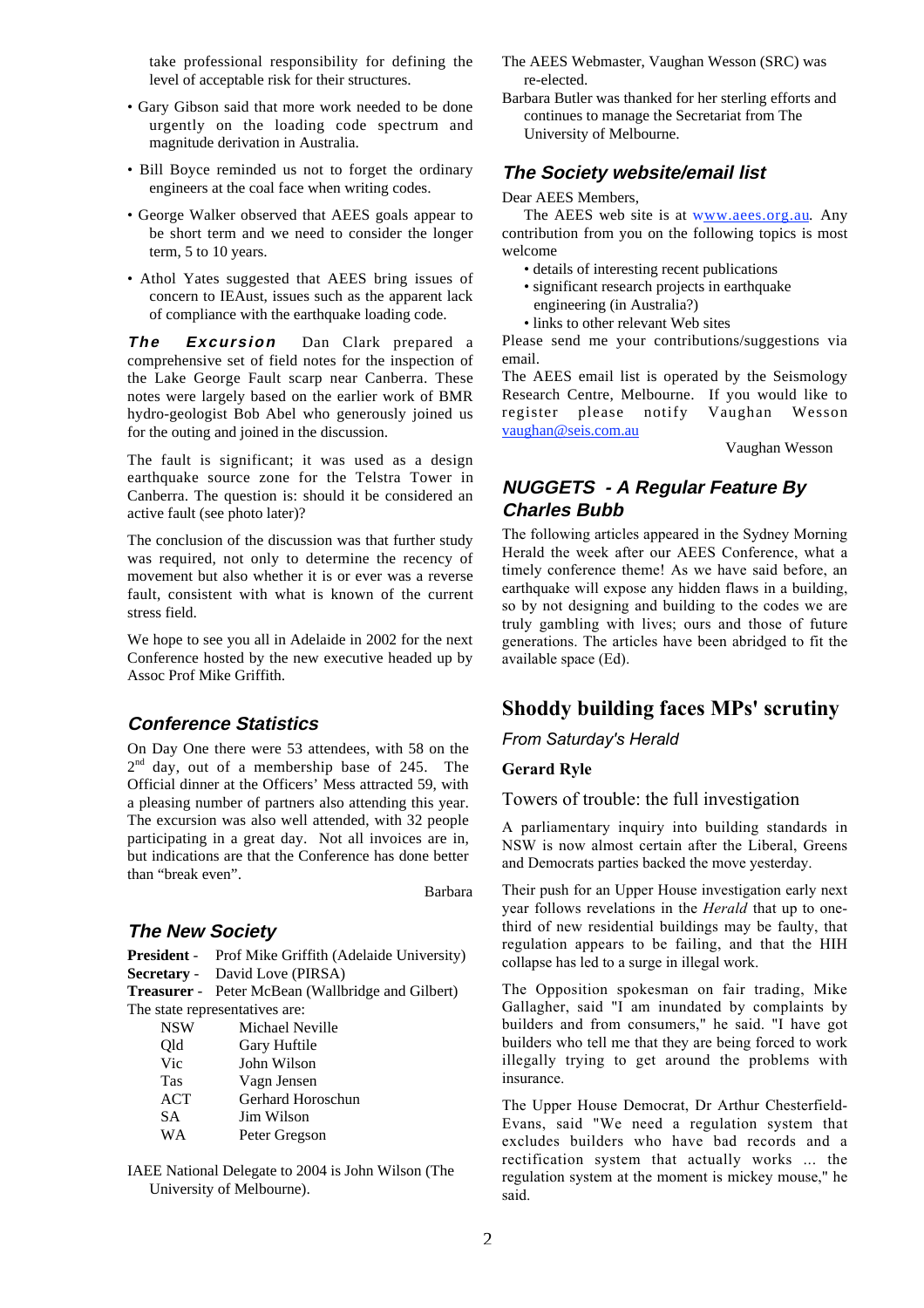The Greens MLC, Ian Cohen, said he was being deluged with complaints about the relationship between private building certifiers and builders.

The complaints centred around allegations that substandard work was being certified since the Government introduced a scheme three years ago to allow private building surveyors to certify buildings.

"We warned of all these problems about private certifiers when they proposed the legislation in 1997. They refused to recognise then that they were taking the checks and balances out of the system and I think the relationship between private certifiers and the building industry is not properly regulated."

#### **Towers of trouble**

**Some of Sydney's new high rises are so plagued with faults that the units fail building codes and are difficult to resell. Gerard Ryle, Harvey Grennan and Jane Burton Taylor report on a system that has gone dangerously wrong.**

The unfortunate events at Regis Towers - one of Sydney's newest and biggest apartment blocks - started to unfold in January when Beryl Hardy Nisbett decided to sell. Things might have remained hidden for longer if the couple who wanted to buy her apartment hadn't insisted on bringing along a building inspector. The inspector produced a 16-page report which concluded that "reasonable habitation of the unit would be extremely difficult".

The apartment had cost \$500,000 three years earlier, but the list of alleged building defects was long: cracked plasterwork, incomplete walls screened by false ceilings, mechanical exhaust fans that were inoperable and a fire door that was considered unsafe, according to the report.

Moreover the inspector, Dominic Ogburn, determined that the problems in the Meriton development were unlikely to be isolated. There were, after all, 554 other residential units in the three Castlereagh Street, Pitt Street and Campbell Street buildings that make up the block.

"We strongly recommend that a comprehensive building survey be undertaken on the common areas by the owners' corporation," he said.

Sydney City Council agreed to inspect a sample of 15 units. The council inspectors found 14 to be in breach of the Building Code of Australia and notices under the Environmental Planning and Assessment Act began to rain down on the owners' corporation.

So, because there is no suggestion that any laws were broken, what laws could allow this situation to occur?.

In each case the developers have agreed to fix the problems.

You might have heard the complaints without realising where they fit into a bigger pattern. Because, taken in isolation, no single complaint would be enough to lead to calls for reform. But taken together, according to some observers, they amount to a crisis. They say it is a crisis that is costing hundreds of millions of dollars in unnecessary inconvenience to thousands of consumers each year.

"I think the tragedy is already there," said Jerry Tyrell, a private building inspector. "People are living in noisy buildings ... defective buildings. A lot of people's lives are being altered by it, both financially and emotionally."

To better understand the source of the discord, The *Herald* interviewed dozens of State Government and council officials, industry and insurance executives, property owners and private building inspectors.

Where once there was only one major body that handled building complaints, there is now a plethora of confusing, and sometimes very expensive, options. These can involve tribunals, courts and insurance claims.

Responsibility for building standards is spread across two State Government departments and relies to a great extent on 151 private building surveyors who are accredited by an organisation based in Adelaide.

Local councils, it would appear, are often just the keepers of records supplied by private contractors. Councils don't always check new residential buildings themselves and they often don't hear about problems until well after people move in.

Some say the rot began in 1994 with the effective abolition of the Building Services Corporation (BSC), after its board was dismissed.

Established five years earlier, its role was to handle consumer complaints about builders and to administer a fund gathered from selling home indemnity insurance.

In 1992 the BSC brought 1063 prosecutions for bad building practice before the local courts. Last year, the number of successful prosecutions was 32, according to figures obtained from the Department of Fair Trading.

As part of the merger of the BSC with the Department of Fair Trading, the Government decided that it would privatise building insurance something builders used to have to get from the BSC before starting a new building.

The concept behind private insurance was that it would force bad builders out of the industry. But the reality appears to have proved quite different. Two of the three major private insurers turned out to be FAI and HIH companies which are now the subject of a royal commission.

According to the Master Builders Association, private insurance proved so easy to get that builders were even being offered three months' free cover. Regardless of their histories, even the bad builders were being reinsured.

Those events might have contributed to the decline in building standards, but some observers claim that the biggest single reason has been the growing incapacity of public authorities to act as a proper watchdog.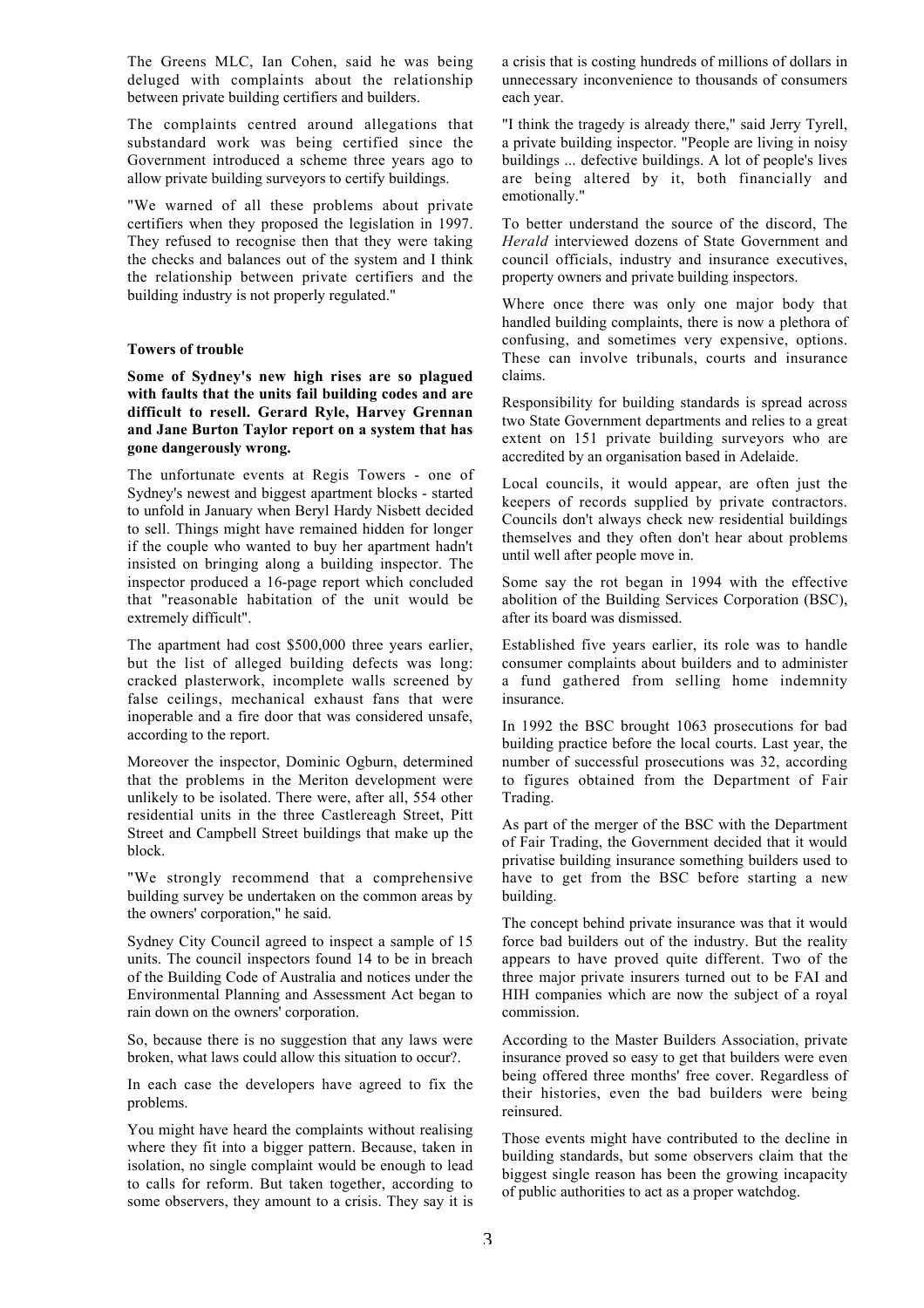*Graham Jahn, the president of the Royal Australian Institute of Architects, said the shift began as early as 1993 when tradespeople began to certify their own work and these certificates began to be relied upon.*

"There has been a general drift away by councils and other bodies from getting involved in the private building area," he said.

*"That general drift away has created a climate ... where there is not much of a culture of having your work inspected pretty much by anybody, including architects or arms-length contractors or by local councils."*

In today's NSW, the person who installs your fire door is the person who issues the certificate to say that it has been installed correctly.

The person who says that your new building complies with the national building code can be a private contractor who is being paid by the developer. And this can be the same person who certifies that the building has been built correctly.

Three years ago, just as the reliance on so-called "selfcertification" was growing, the State Government introduced a scheme that offered developers an option to almost completely privatise the process.

The change opened the way for private building surveyors to do much of the work of local councils by allowing them to issue construction certificates, to inspect various stages of construction and to issue certificates that stated buildings were fit for habitation.

Under the change these "private certifiers" would report directly to the developers who had contracted them to inspect the buildings.

The *Herald* has learnt that private certifiers are used in up to 30 per cent of all new buildings in NSW. Significantly, the majority of those jobs are the bigger projects being undertaken by the larger developers.

Patricia Gilchrist, the executive director of the Urban Development Institute of Australia, which lobbied for the change, said the new system was working well and had cut down on the lengthy delays of the old system.

But Peter Woods, the president of the Local Government Association, which opposed the move, said he didn't think the Government had thought the consequences through.

"Our view in local government is that it's not just about maintaining bureaucratic control, it's about representing people to protect their interests," he said. "One of those interests is to ensure quality control.

"We saw enough bad practice before private certification came in ... what happens when we open the floodgates and say all we want is a signature on a piece of paper?"

Some local councils claim to have been left confused by the change.

"[The process] has been done in the absence of the necessary level of detail as to who is going to be responsible for what when things start to go wrong,"

said James Harrison, who until recently was the director of planning and building at South Sydney Council. "Under the new system it is a lot less clear as to who should or shouldn't be investigating complaints."

Harrison said 13 problem buildings passed by private certifiers had already been identified in South Sydney. In one case, a private certifier had signed off on 39 unauthorised additions, including 14 illegal rooms.

*The Lord Mayor of Sydney, Frank Sartor, said his council had also identified a number of problem buildings. "Any fool should be able to see the enormous conflict of interest they [private certifiers] have got," he said. "They should be able to see that this is a major problem.*

*"The simple fact is that if I am a certifier I will be loath to make trouble for a major developer who gives me a lot of work, so they have a major conflict of interest. I cannot believe that such bad legislation ever got enacted."*

The *Herald* has learnt that the main accreditation body for private building surveyors the Adelaide-based Building Surveyors and Allied Professions Accreditation Board (BSAP) is now under review by the State Government. Of particular concern to the Government is whether BSAP is capable of investigating complaints against its members.

So far, 34 complaints about work carried out by private certifiers in NSW have been made to BSAP, yet none of the complaints has led to the withdrawal of accreditation for any of the surveyors complained about.

BSAP became involved in the process in NSW after the Government called for interested parties to apply for the right to accredit private certifiers.

One of those who answered the call was the Australian Institute of Building Surveyors the organisation behind BSAP.

Geoff Mitchell, the institute's national president, said it set up a system whereby surveyors who had previously worked for local government but who now wanted to work for themselves could apply for recognition.

"Certainly the professional ethics of my members put a lot more accountability into the process than what was there before," he said.

"A lot of complaints that have been received [about members] have been purely driven by a misunderstanding of issues rather than technical incompetence."

But the *Herald* has learnt that the process to determine who a "suitably qualified" person was under the changes was left largely to BSAP because the laws did not stipulate what qualifications were needed.

Now, three years into the scheme's operation, the Planning Minister, Dr Andrew Refshauge, is so concerned about the accreditation criteria being used he intends to introduce major reforms to the process early next year. "There has been some suggestion that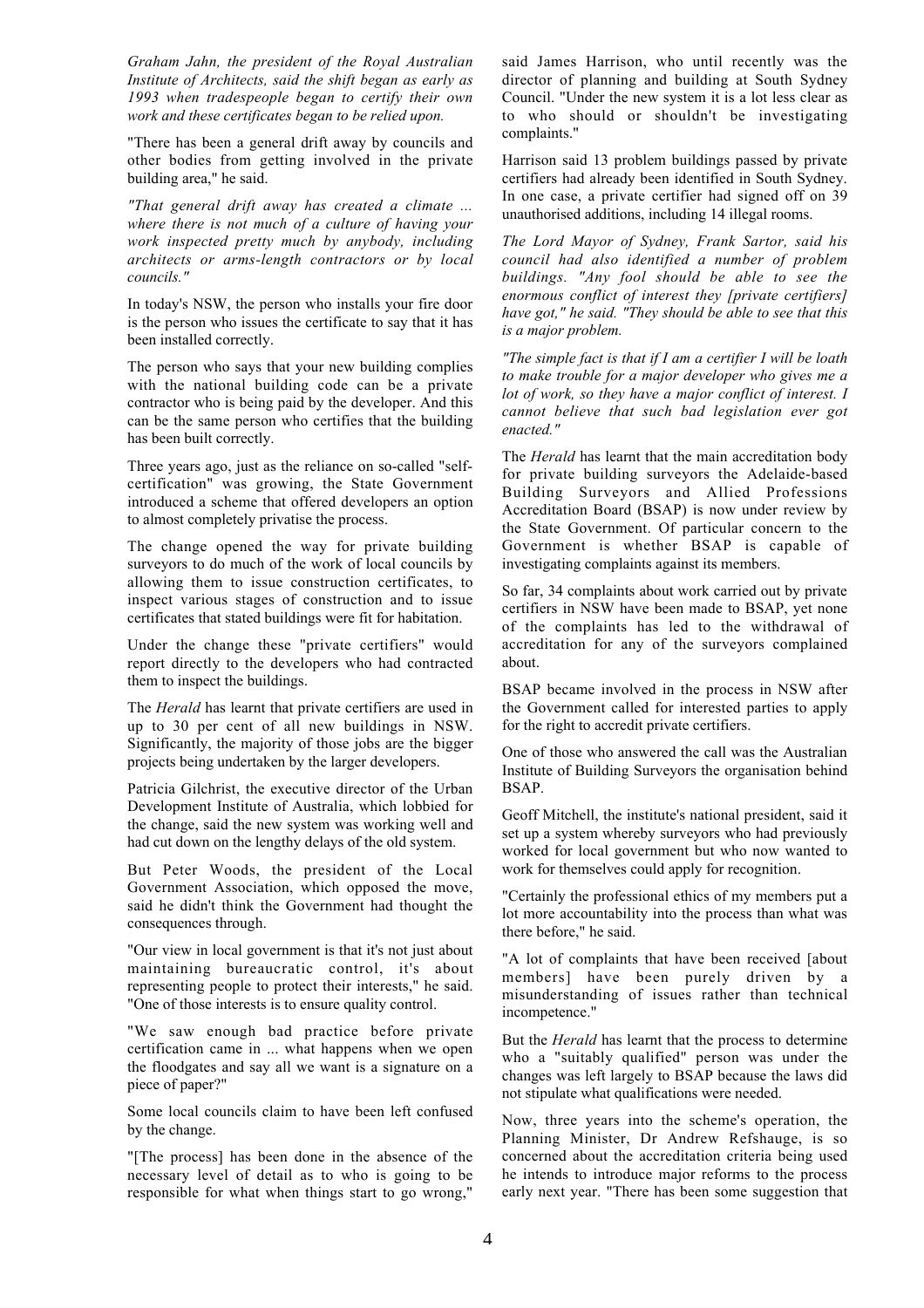there have been some problems," he said. "There are some significant changes occurring ... Making sure the skills, the competences, are appropriate and that [certifiers] are assessed appropriately." In relation to Regis Towers, it would seem that private building surveyors cannot be blamed, because the buildings were signed off by Sydney City Council. There does appear, however, to be an issue about the extent to which the council relied on the honesty of the various subcontractors used by the developer, Meriton.

The *Herald* was able to obtain access to thousands of documents in the council's own files in relation to Regis Towers, and the picture that emerges is sobering. The documents show that Sydney Council relied to a major extent on dozens of certificates issued by the numerous subcontractors who built the building and who checked its safety aspects. The subcontractors said the work had been completed and the council appeared to have believed them.

Ross Kocass, a Meriton spokesman, said: "It was done under the old system [where] we employ subcontractors, they certify to us that they have done the work as per the plans, and we then certify to council. "What they [the council] inspect or what they look at is not up to us. And basically it can't be, because it needs to be random."

At least one other local authority was also involved. The documents show that in January 1999 and again in September 1999 officers from the NSW Fire Brigades visited and inspected parts of the buildings on a random basis.

Three of the resultant reports carried the following paragraph: "Based on certification received and inspections of the building, it is considered that adequate provisions have been made for the preventing and extinguishing of fires, and the protection and saving of life and property in case of fire."

And yet, in April 2001, the City of Sydney issued a fire safety order against the building an order that has yet to be lifted.

Sartor said that under the Local Government Act 1993 the council had no choice but to accept the certificates from people the act defines as "appropriately qualified" persons. Again, the law does not define who an appropriately qualified person is. "We relied on the certificates that were given to us," Sartor said. "We were obliged under the act to accept these certificates."

Meriton said that once the problems were brought to its attention by the council, the company immediately went back in and fixed them, even though there was no legal obligation do so.

"We were under the impression that everything done there complied with the Building Code of Australia and that, as you know, is one of the most stringent codes in the world," Kocass said.

"At our own cost we went back there and we inspected every unit in the whole place, with the exception of 18 units. We didn't inspect those 18 because we couldn't get access.It was basically a commercial decision [to go back in] because our name obviously helps us

succeed in the market. Without that we have a lot of problems."

Meriton said it had hired private certifiers to convince the council that the building now met the building code.

For its part, the council wrote to residents this week to say that it would be undertaking its own inspections, beginning on Monday. The *Herald* understands the council will inspect only 10 per cent of the units.

Breaking News: The newly elected ACT Government has just announced that it will amend ACT legislation to allow a choice between private certifiers and ACT Government inspectors.

*Charles*

## **Earthquakes in Australia ML≥2.5 or felt July to November 2001**

The following extract is from the Geoscience Australia database which includes data from Primary Industries and Resources SA, the Seismology Research Centre Victoria and Universities of Tasmania and Queensland. Minor damage was reported at Swan Hill, Vic on 27 October and the largest was the ML 5.2 event near Ravensthorpe WA where a prominent fault scarp is evidence of a pre-historic large earthquake.

| Date | time     | Lat      | Long   |               | <b>M</b> Place                       |
|------|----------|----------|--------|---------------|--------------------------------------|
| 703  | 51355.3  | $-28.76$ | 121.79 | 2.8           | Leonora WA                           |
| 704  | 41642.3  | $-38.47$ | 146.34 | 3.4           | Boolarra South, Vic                  |
| 709  | 101433.1 | $-19.83$ | 134.01 | 3.2           | <b>Tennant Creek NT</b>              |
| 712  | 52602.2  | $-26.30$ | 131.08 | 2.7           | Musgrave R SA                        |
| 715  | 82514.3  | $-34.46$ | 148.42 | $2.4^{\circ}$ | Harden NSW. Felt<br>Harden & Boorowa |
| 716  | 14332.7  | $-42.81$ | 146.36 | 2.9           | Lake Pedder Tas                      |
| 723  | 55551.7  | $-19.63$ | 111.41 | 3.3           | <b>Indian Ocean</b>                  |
| 727  | 42337.3  | $-18.38$ | 124.37 | 3.4           | Myroodah WA                          |
| 728  | 194925.3 | $-22.03$ | 126.66 | 3.7           | <b>Gibson Desert WA</b>              |
| 803  | 110047   | $-34.91$ | 149.59 | 2.1           | Collector NSW                        |
| 804  | 133336.5 | $-19.82$ | 133.94 | 2.5           | <b>Tennant Creek NT</b>              |
| 804  | 134839.7 | $-38.15$ | 112.58 | 3.3           | Southern Ocean                       |
| 810  | 101403.3 | $-12.49$ | 131.23 | 3.0           | Darwin NT. Felt                      |
| 810  | 125139.2 | $-34.00$ | 147.38 | 2.7           | W Wyalong NSW                        |
| 810  | 133518.9 | $-34.44$ | 148.66 | 2.6           | Boorowa NSW                          |
| 812  | 152748   | $-32.13$ | 117.80 | 2.4           | Bruce Rock WA.<br>Felt               |
| 812  | 153214.5 | $-32.11$ | 117.78 | 2.5           | <b>Bruce Rock WA</b>                 |
| 814  | 80337.7  | $-22.95$ | 127.58 | 3.8           | Lake Mackay WA                       |
| 814  | 211852.6 | $-22.95$ | 127.61 | 3.2           | Lake Mackay WA                       |
| 815  | 55833.2  | $-42.04$ | 145.54 | 2.4           | Queenstown Tas.<br>Felt              |
| 815  | 143252.6 | $-33.03$ | 151.67 |               | 1.9 Felt Belmont,<br>Newcastle, NSW. |
| 818  | 20542.2  | $-33.57$ | 122.55 | 3             | Esperance WA                         |
| 819  | 104033.3 | $-30.42$ | 117.28 | 2.4           | Cadoux area WA                       |
| 821  | 231303.5 | $-38.18$ | 145.45 | 3.6           | Tooradin, Vic. Felt<br>in Melbourne. |
| 825  | 33849    | $-18.87$ | 120.94 | 3.4           | Indian Ocean, SW<br>of Broome WA     |
| 828  | 45127.8  | $-36.29$ | 148.81 | 2.9           | L Jindabyne NSW                      |
| 830  | 100932.5 | $-30.25$ | 116.86 | 2.2           | Dalwallinu WA.<br>First swarm event  |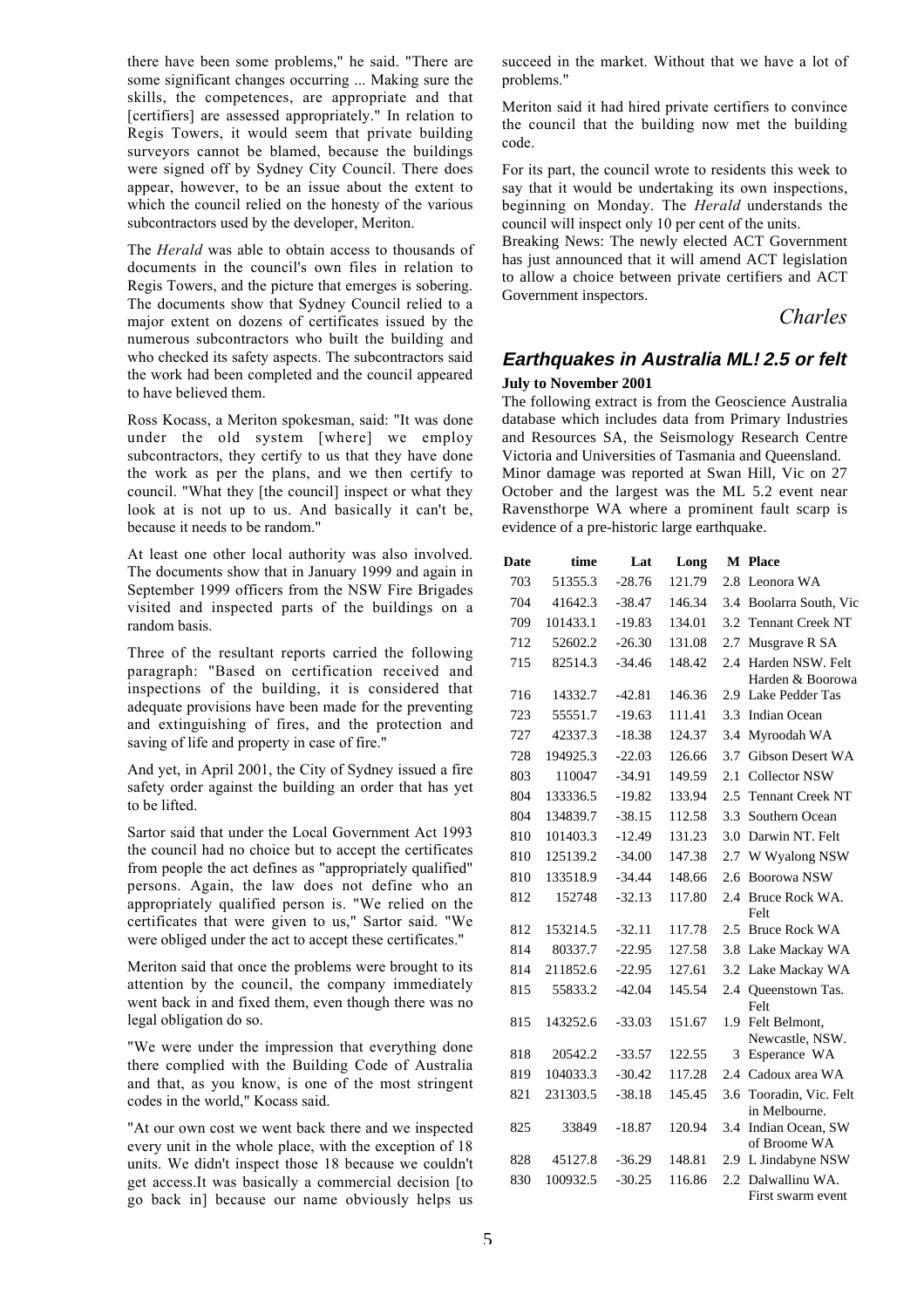|      |          |          |        |     | eight felt.                                                                                                            |
|------|----------|----------|--------|-----|------------------------------------------------------------------------------------------------------------------------|
| 903  | 162820.6 | $-37.99$ | 150.05 | 2.5 | Cape Howe, Vic                                                                                                         |
| 904  | 165650.1 | $-27.39$ | 114.75 | 3.4 | Northampton WA.                                                                                                        |
| 906  | 184349.9 | -35.38   | 135.87 | 2.9 | S Pt Lincoln SA                                                                                                        |
| 907  | 174256.6 | $-30.53$ | 117.09 | 3   | Kalannie WA. Felt                                                                                                      |
| 908  | 71352.3  | $-38.49$ | 146.31 | 2.9 | <b>Boolarra South Vic</b>                                                                                              |
| 911  | 35649.5  | $-24.82$ | 114.99 | 3.3 | Kennedy R WA                                                                                                           |
| 911  | 163822.3 | $-36.11$ | 146.90 | 1.3 | Bonegilla Vic Felt                                                                                                     |
| 912  | 5938.8   | $-36.10$ | 146.92 | 2.5 | Wodonga Vic Felt                                                                                                       |
| 914  | 151830.3 | $-19.70$ | 133.88 | 4.9 | Tennant Creek NT.<br>Woke some res. No                                                                                 |
| 918  | 34327.4  | -24.27   | 153.80 | 3.6 | damage reported<br>75 km E Poyungan<br>Rocks off Fraser<br>Island Qld. Felt.                                           |
| 928  | 25456.6  | $-30.49$ | 117.05 | 5.1 | Burakin WA. Felt<br>as far as Perth.                                                                                   |
| 928  | 30014    | $-30.49$ | 117.01 | 3.5 | <b>Burakin WA</b>                                                                                                      |
| 929  | 329.2    | $-30.52$ | 117.02 | 2.7 | Burakin WA. Felt.                                                                                                      |
| 929  | 35349.3  | $-30.53$ | 117.02 | 2.7 | Burakin WA. Felt.                                                                                                      |
| 929  | 40533.4  | $-30.52$ | 116.96 | 2.7 | Burakin WA. Felt.                                                                                                      |
| 929  | 140218.1 | $-30.51$ | 117.06 | 2.5 | Burakin WA. Felt.                                                                                                      |
| 930  | 40238.6  | -30.50   | 117.01 | 3   | Burakin WA. Felt.                                                                                                      |
| 930  | 43736.2  | $-30.50$ | 117.04 | 2.6 | Burakin WA. Felt                                                                                                       |
| 930  | 232407.5 | -30.53   | 117.03 | 2.6 | Burakin WA. Felt.                                                                                                      |
| 1001 | 45215.8  | $-30.53$ | 117.03 | 3.8 | Burakin WA. Felt.                                                                                                      |
| 1001 | 53223.4  | -30.53   | 117.01 | 2.6 | Burakin WA                                                                                                             |
| 1001 | 135214.4 | -30.53   | 117.01 | 3.1 | Burakin WA.                                                                                                            |
| 1002 | 212957.9 | $-30.50$ | 117.09 | 2.7 | Burakin WA.                                                                                                            |
| 1004 | 180153   | $-22.51$ | 134.29 | 2.6 | Macdonnell R NT.                                                                                                       |
| 1005 | 145553.8 | -30.52   | 117.08 | 3.7 | Burakin WA. Felt.                                                                                                      |
| 1006 | 163154.6 | $-17.66$ | 120.05 | 3.5 | Rowley Shoals WA                                                                                                       |
| 1007 | 23124.6  | -30.54   | 117.04 | 2.6 | <b>Burakin WA</b>                                                                                                      |
| 1007 | 23342.8  | -30.52   | 117.04 | 2.8 | Burakin WA.                                                                                                            |
| 1007 | 135439.2 | $-24.93$ | 139.77 | 3.0 | L.Mackattie Qld                                                                                                        |
| 1009 | 13805.1  | $-36.26$ | 148.68 | 2.7 |                                                                                                                        |
| 1011 | 62841.2  | $-30.53$ | 117.04 | 2.6 | Eucumbene NSW.<br>Felt Bullenballong,<br>Rocky Plains,<br>Berridale,<br>Wambrook Hill,<br>Angledale NSW<br>Burakin WA. |
| 1012 | 553.3    | $-24.12$ | 152.88 | 4.0 | North of Fraser                                                                                                        |
| 1012 | 102914.6 | $-30.54$ | 117.05 |     | Island QLD. Felt<br>Lady Elliot Is.<br>2.9 Burakin WA.                                                                 |
| 1013 |          |          | 147.65 | 3.9 | Benambra Vic.Felt.                                                                                                     |
|      | 44205.2  | -36.85   |        |     | Deakin WA.                                                                                                             |
| 1013 | 50712.5  | $-30.50$ | 129.01 | 2.8 |                                                                                                                        |
| 1015 | 61607    | -22.48   | 113.71 | 2.5 | Bullara WA                                                                                                             |
| 1019 | 41846    | $-23.60$ | 129.55 | 4.0 | Kintore NT                                                                                                             |
| 1019 | 174323.4 | $-33.61$ | 120.59 | 5.2 | <b>Ravensthorpe WA</b><br>Felt in SW WA.                                                                               |
| 1019 | 181726.5 | $-33.90$ | 120.75 | 2.5 | Ravensthorpe WA                                                                                                        |
| 1019 | 191951.6 | -33.60   | 120.67 | 2.6 | Ravensthorpe WA.                                                                                                       |
| 1019 | 192356.1 | -33.60   | 120.52 | 2.7 | Ravensthorpe WA.                                                                                                       |
| 1019 | 202440.1 | $-33.55$ | 120.45 | 2.5 | Ravensthorpe WA.                                                                                                       |
| 1019 | 223336.4 | $-33.69$ | 120.61 | 3.5 | Ravensthorpe WA.<br>Felt.                                                                                              |
| 1019 | 234448.5 | $-33.64$ | 120.61 | 3.8 | Ravensthorpe WA.<br>Felt.                                                                                              |
| 1023 | 61712.1  | -28.58   | 124.41 | 2.9 | L Rason area WA                                                                                                        |
| 1025 | 185618.2 | $-35.28$ | 148.30 | 2.9 | Tumut NSW. Felt.                                                                                                       |

| 1026 | 110615.5 | $-30.52$ | 117.05 |     | 2.6 Burakin WA                                                      |
|------|----------|----------|--------|-----|---------------------------------------------------------------------|
| 1027 | 75848.5  | $-35.36$ | 143.69 | 4.8 | <b>Swan Hill Vic.</b><br>Minor damage,<br>some chimneys<br>toppled. |
| 1027 | 185600.5 | $-32.43$ | 146.41 | 2.7 | Nymagee NSW                                                         |
| 1029 | 85941.3  | $-24.65$ | 116.69 |     | 2.7 Landor area WA                                                  |
| 1101 | 161110.5 | $-30.14$ | 144.22 | 2.8 | Wanaaring NSW                                                       |
| 1108 | 105042.5 | $-34.71$ | 138.31 | 2.9 | Adelaide SA                                                         |
| 1109 | 182646.2 | $-32.84$ | 152.10 |     | 2.6 Nelson Bay NSW                                                  |
| 1111 | 115832.8 | $-29.41$ | 144.29 |     | 3.2 Wanaaring NSW                                                   |
| 1111 | 130056.9 | $-29.42$ | 144.30 |     | 2.5 Wanaaring WA                                                    |
| 1118 | 235538.4 | $-34.58$ | 115.09 | 2.7 | Augusta WA                                                          |
| 1122 | 162931.1 | $-31.56$ | 138.71 | 3.5 | Hawker SA                                                           |
| 1123 | 33332.7  | $-33.88$ | 148.27 | 4.0 | Grenfell NSW                                                        |
| 1123 | 140753   | $-11.77$ | 125.67 | 2.8 | Timor Sea                                                           |
| 1125 | 32116.8  | $-19.68$ | 133.94 | 2.5 | Tennant Ck NT                                                       |
| 1127 | 152953.8 | $-32.55$ | 146.59 | 2.8 | NW Condoblin<br><b>NSW</b>                                          |
|      |          |          |        |     |                                                                     |

## **Do large earthquakes recur at the same place in Australia?**

On 22 January 1988 between local noon and midnight a series of three large earthquakes shook Tennant Creek in the Northern Territory, only 40 km away. Most buildings in the town including the local hospital suffered considerable non-structural damage but remarkably little real damage considering the size and proximity of the three events. The earthquakes were rated Mw6.3, 6.4 and 6.7 and caused a 35km long, 2m high fault scarp.

A study of the fault scarps was made by USGS paleoseismologists Mike Machette and Tony Crone with ANU's Roger Bowman. They dug two 25m long trenches through the Western lake Surprise fault and could not *conclusively demonstrate that an ancient fault scarp existed* at the 1<sup>st</sup> trench site but did find *our best evidence of prehistoric surface rupturing* in the 2nd trench. Similar short trenches through the Eastern Lake Surprise and Kunayungku scarps showed no evidence of previous faulting. This study led to speculation that large earthquakes in Australia do not occur at the same place, not within 10 000yrs or more. The implication is that the site of an historic large event may be a safe place to build a high hazard facility.

This is *not* the philosophy of the working group who have compiled the code hazard map.

So what does the historical record tell us? Extensive study of the  $19<sup>th</sup>$  century pre-seismograph record has been undertaken and is continuing in Australia mainly through the examination of old newspapers. A contemporary report has provided the following table:

| 27 August 1883, $\sim$ 10 am local time   |                                       |  |
|-------------------------------------------|---------------------------------------|--|
| Daly Waters                               | explosion like blasting and vibration |  |
| Alice Springs                             | two distinct explosions               |  |
| Sheep camp<br>(9miles W Alice<br>Springs) | ditto                                 |  |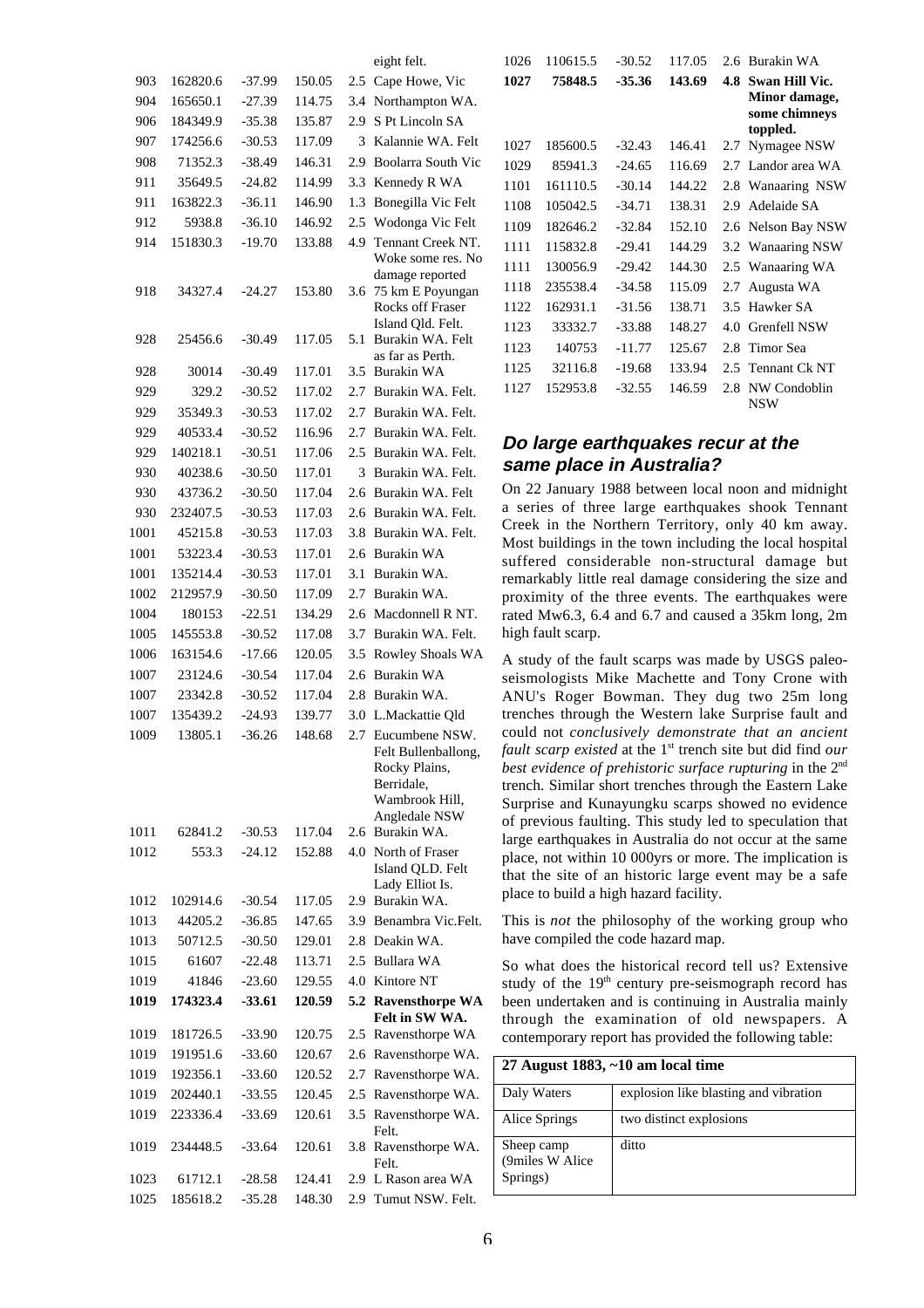| Undoolya | ditto |
|----------|-------|

Eminent authors of this report of Committee No 1 of the Australasian Association for the Advancement of Science included Biggs, Ellery, Russell, Todd and Hogben. They assigned the felt reports intensity RF3 which is equivalent to MM3. Given the time of day this assigned intensity may be on the low side.

Daly Waters and Alice Springs are almost equidistant from Tennant Ck so the radius of perceptibility is at least 400 km and the epicentre was probably nearly midway between them. According to empirical relationships developed from more recent earthquakes, this felt area would correspond to an earthquake with magnitude at least ML 6.2. The further east or west of Tennant Ck, the larger the earthquake magnitude would have to have been.

The authors mention that Daly Waters was struck by another earthquake at about midnight the previous day, sufficient to wake the sleepers.

Data are sparse but we conclude that the 1988 large earthquake sequence near Tennant Ck was preceded by one, possibly two large earthquakes 105 years earlier and therefore the code committee premise is not unreasonable. On the other hand we should be wary of accepting the alternative suggestion that sites of large recent earthquakes are relatively safe.

\_\_\_\_\_\_\_\_\_\_\_\_\_\_\_\_\_\_\_\_\_\_\_\_\_\_\_\_\_\_\_\_\_\_\_\_\_\_\_\_\_\_\_

#### Kevin McCue

*The AEES subscription year is the fiscal year. It is expensive to send each member an individual reminder that fees are due so please help us by sending your subscription for 2001/2002 to AEES if you haven't already done so (attn: Barbara Butler, Civil and Environmental Engineering Dept, Melbourne University Parkville Vic 3052) or renew through IEAust's annual subscription system by marking AEES your preferred Society. If you change address or if you know a member who is not receiving the newsletter please advise the Secretary or Barbara.*

#### **News**

## **IAGA-IASPEI General Assembly, Hanoi, Vietnam, 19-31 August 2001 Report #2.**

There were many interesting presentations given during the assembly and I had the opportunity to meet and talk to a number of people about earthquake hazard analysis. Following is a summary of the two week of the general assembly.

A number of presentations highlighted issues in earthquake hazard evaluation, suggesting both areas that may need further investigation and care when undertaking an earthquake hazard analysis, and highlighted new methods that could be used in earthquake hazard evaluation.

Issues raised included the determination of maximum magnitude, estimation of slip rate on active faults, determining the dimensions of active faults, treatment

of dependant events in earthquake hazard analysis, and uncertainties in estimation of seismic parameters in the earthquake hazard evaluation process.

Most of the presentations will need to be followed up with literature reviews and testing before any new methods can be implemented.

There is a world stress map database that contains 11,000 data sets. The Heidelberg Academy of Sciences and Humanities maintain the database and are happy to receive any focal mechanism that we may calculate. The data is freely available and located at http://www.world-stress-map.org.

A presentation was given by John Stamatakos on new 3D Stress Software.

Y. Bartal gave a presentation on defining areas of exclusion when the CTBTO network detects a suspect event. The methods that his study employs in Israel need seismographs that can record 250 samples per second or faster.

There was much interest in our poster on earthquake hazard determination using geologically defined models. Many people expressed interest in the methodology and particular interest was shown by the Vietnamese seismologists.

Seismologists in Vietnam are currently re-evaluating the earthquake hazard and risk in Vietnam. A new regional loading code is being developed and a national monitoring network is being designed based on the outcomes of the earthquake hazard studies. There may be an opportunity to develop a relationship with the Vietnamese by helping them with the evaluation of earthquake hazard and risk. Gary and I discussed earthquake hazard with many of the Vietnamese and Gary has made some suggestions and started to develop this opportunity.

#### Amy Brown

## **Life Sciences Building - University of Newcastle NSW**

Spotted in National Precaster #27, November 2001.

This building (see figure) won the 2001 Sulman Architectural Award for public buildings and the 2001 Concrete Institute of Australia *Excellence in Concrete Award* - Projects. The unusual engineering design featuring a 21m cantilever is a major feature of the building and designing for earthquake resistance would have been challenging. Your editor will be contacting the structural engineer Northrop Engineers for more details for our next Newsletter.

## **FORTHCOMING CONFERENCES**

• 18 - 20 March 2002 NZSEE, The Society will hold its 2002 Technical Conference and Annual Meeting the War Memorial Centre, Napier from Friday 15 March to Sunday 17 March.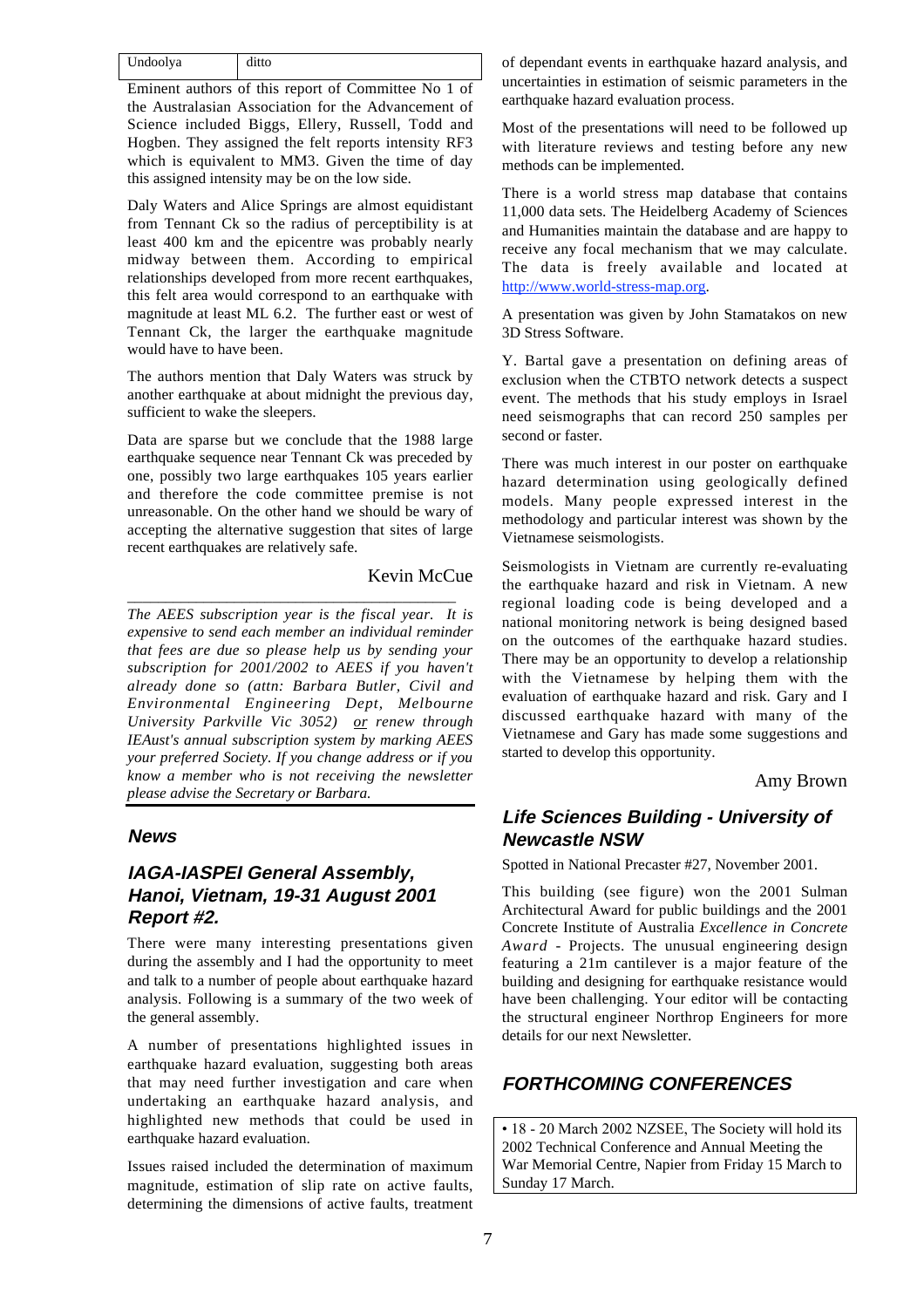#### Conference Theme: **Learning From Earthquakes: What Are the Gaps in Our Mitigation and Preparedness?**

•**28 April - 1 May 2002** 3rd National Seismic Conference and Workshop on Bridges and Highways http://mceer.buffalo.edu

 $\overline{\cdot 21}$  - 25 July 2002 7<sup>th</sup> US National Conference on Earthquake Engineering, Boston USA.

• 9 - 13 September 2002 The 12<sup>th</sup> European

Conference on Earthquake Engineering, Barbican Centre London.

•**16 - 19 September 2002** 3rd International Conference on Continental Earthquakes. www.icce.ac.cn

## **NEW BOOKS (& OLD) / REPORTS**

Australian Seismological Report - 1997 AGSO Sales Centre ph: 02 6249 9519, fax: 02 6249 9982

Caught in the Crunch - Earthquakes and Volcanoes in New Zealand 1999 by Rebecca Ansell and John Taber. Harper Collins NZ.